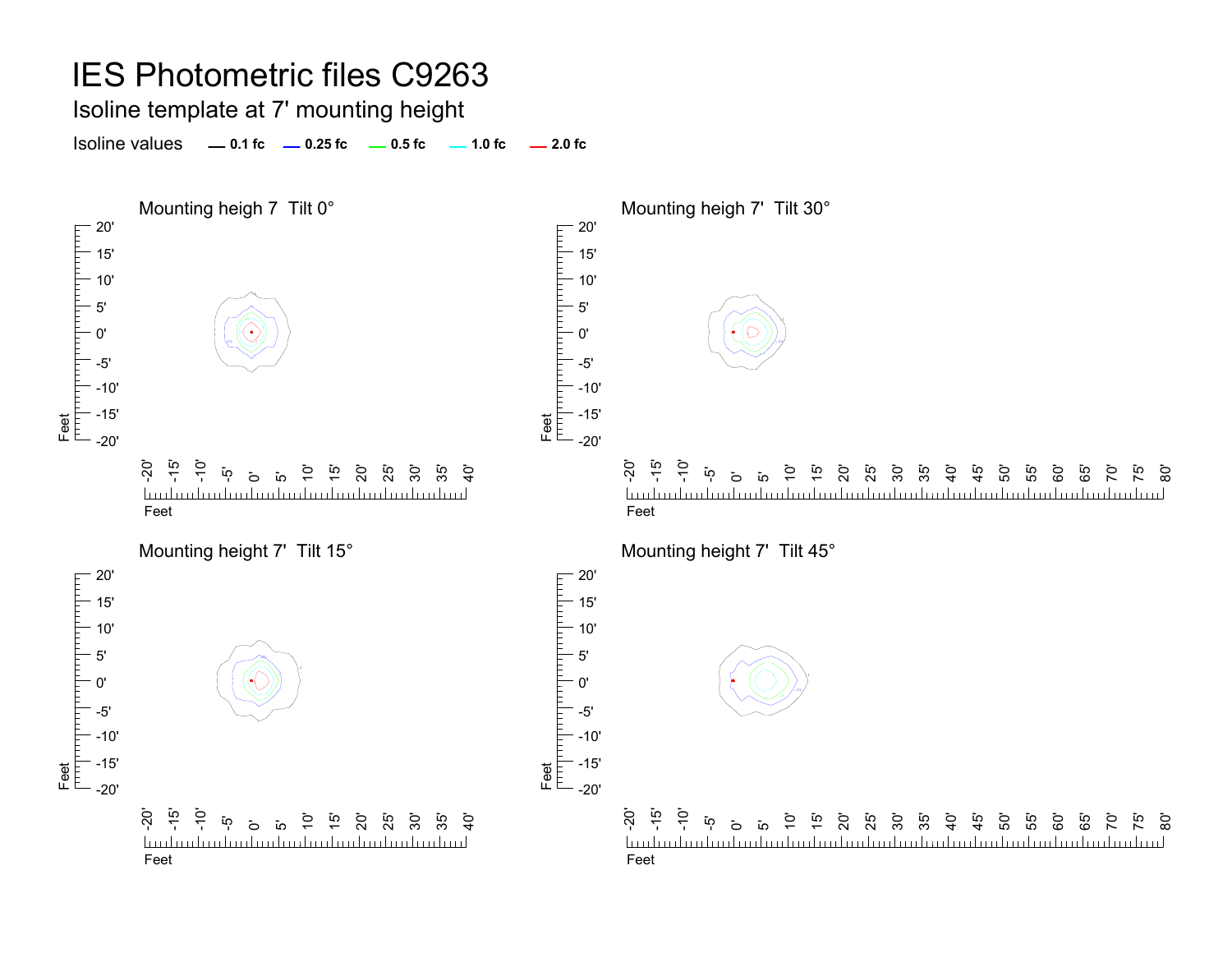Isoline template at 9' mounting height

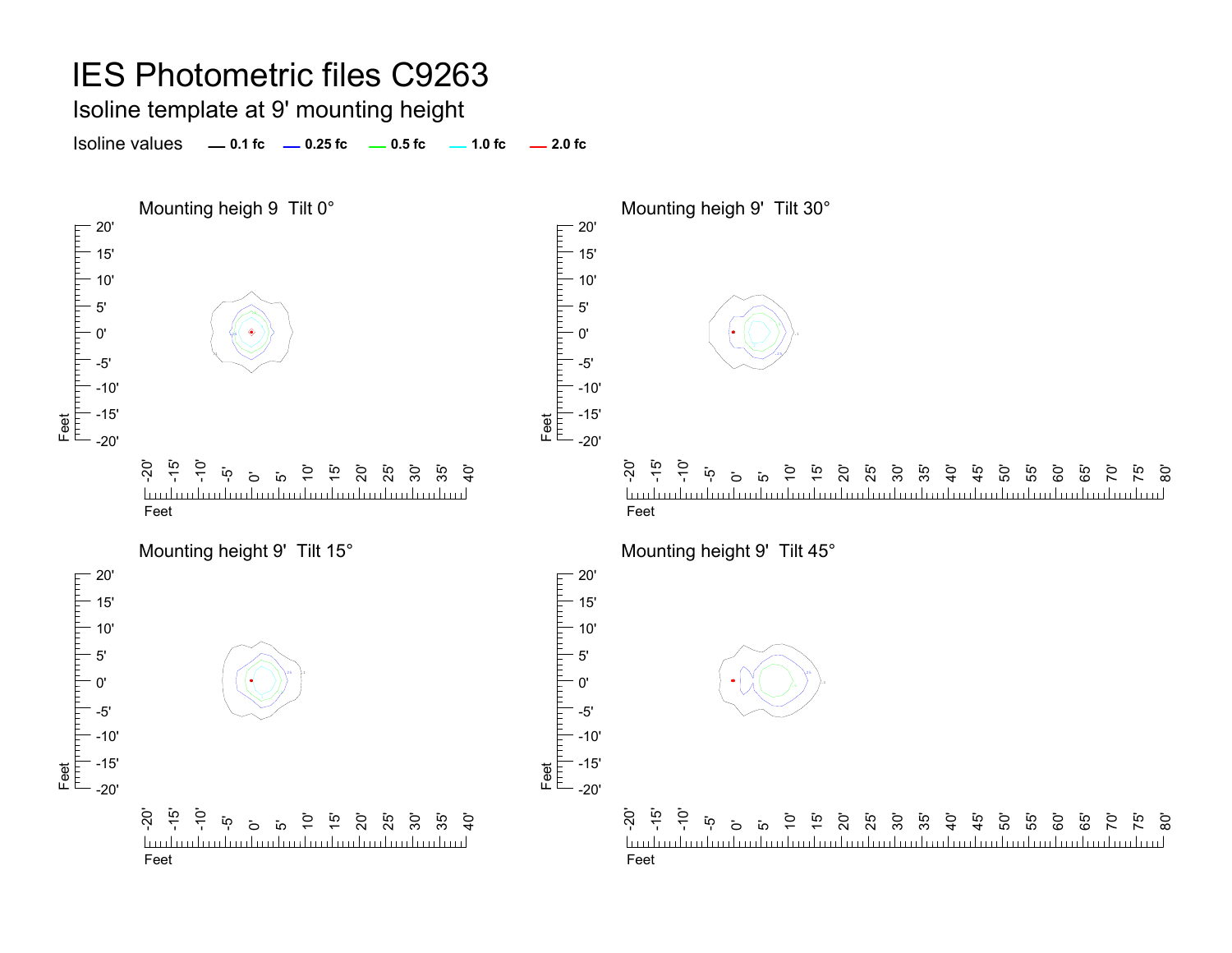Isoline template at 11 mounting height

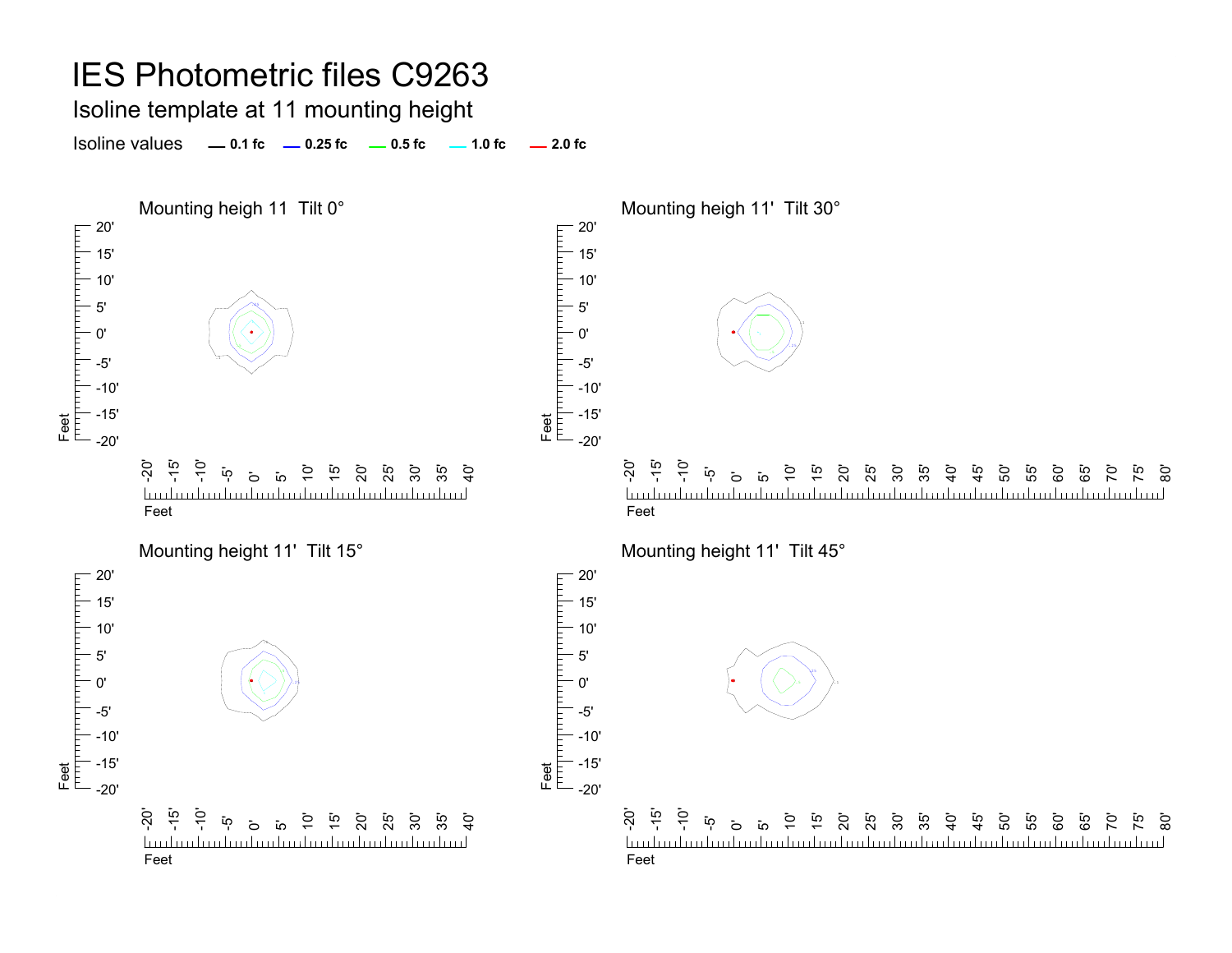#### Isoline template at 15 mounting height

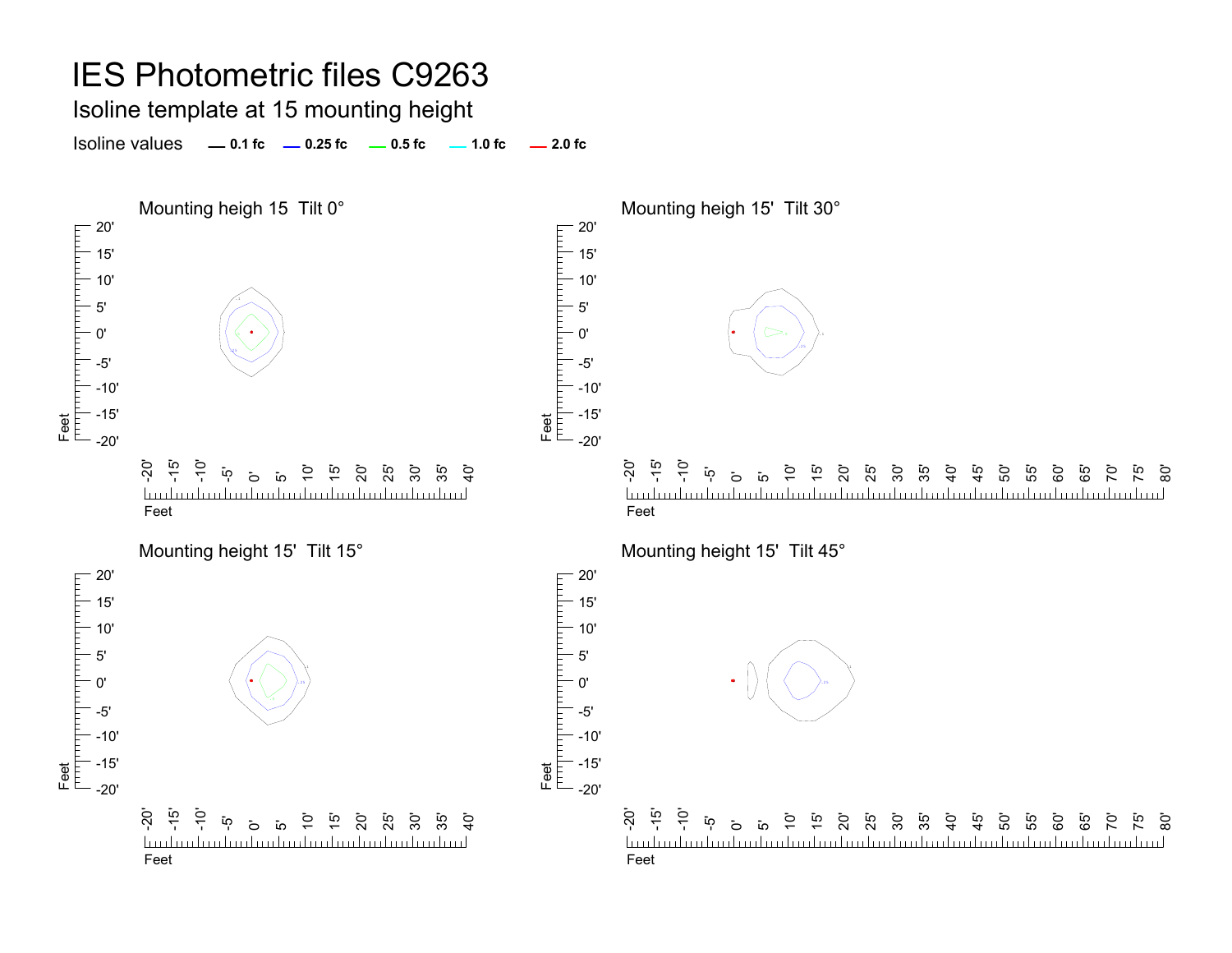Isoline template at 20 mounting height